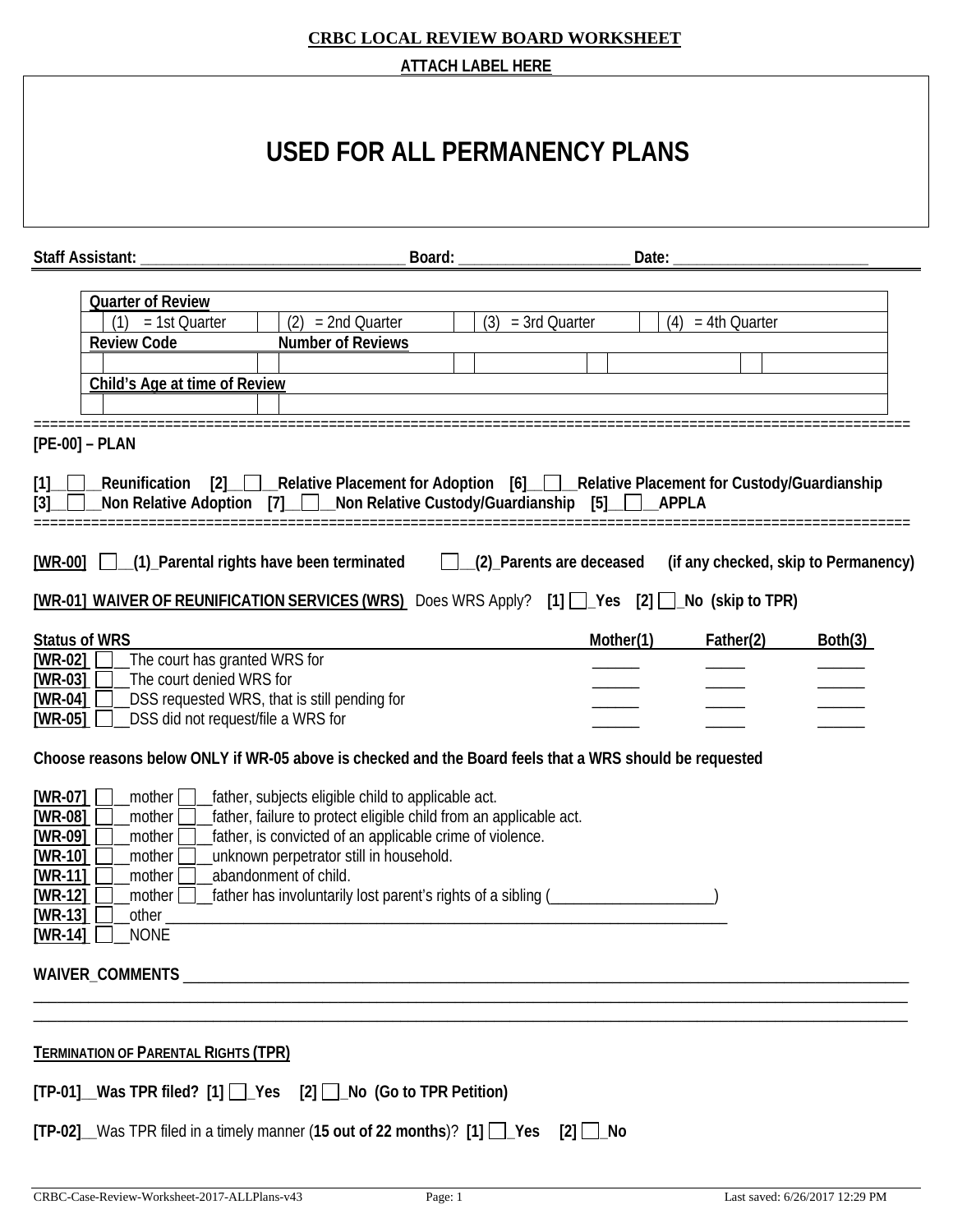| Filed Notice of Objection: (If TPR filed)                                                                                                                                                                                                                                                                                                                                                                                         |
|-----------------------------------------------------------------------------------------------------------------------------------------------------------------------------------------------------------------------------------------------------------------------------------------------------------------------------------------------------------------------------------------------------------------------------------|
| $[TP-03]$ Mother $[1]$ $\Box$ Yes $[2]$ $\Box$ No<br>$[3]$ $\Box$ N/A<br>$[4]$ $\Box$ _Unknown<br>[2] $\Box$ No<br>$[TP-04]$ Father $[1]$ $\sqrt{$ Yes<br>$[3]$ $\Box$ N/A<br>$[4]$ $\Box$ _Unknown<br>[TP-05] Was Publication made for Parent whose whereabouts are Unknown?<br>$\lceil 1 \rceil$ Yes $\lceil 2 \rceil$ No $\lceil 3 \rceil$ N/A<br>$[4]$ $\Box$ _Unknown                                                        |
| <b>IF TPR Hearing Held</b>                                                                                                                                                                                                                                                                                                                                                                                                        |
| $[TP-06]$ TPR Granted? $[1]$ $\Box$ Yes<br>[2] $□$ _No<br>[TP-07] Was TPR APPEALED? [1]   Yes [2]   No [3]   N/A [4]   Pending [5]   Unknown                                                                                                                                                                                                                                                                                      |
| TPR Petition (If Not Filed - Child under age 18)                                                                                                                                                                                                                                                                                                                                                                                  |
| [TP-08] The Board recommends that a petition for TPR: D be filed because                                                                                                                                                                                                                                                                                                                                                          |
| The Board finds that F.L. Article 5-525.1, applies, because it requires action for TPR due to (choose only 1 below)                                                                                                                                                                                                                                                                                                               |
| $[TP-09]$<br>[1] child in care 15 out of 22 months<br>abandoned infant<br>[2]<br>conviction - Mother<br>[4] conviction - Father<br>[5] conviction - Both<br>$[6]$ other                                                                                                                                                                                                                                                           |
| [TP-10]_The Board recommends that a petition for TPR: □_NOT be filed due to (choose only 1 below)                                                                                                                                                                                                                                                                                                                                 |
| _[1] __ the child has been placed with relatives<br>$[TP-11]$<br>_DSS failed to provide required reunification services<br>[3] there is a compelling reason not to file                                                                                                                                                                                                                                                           |
|                                                                                                                                                                                                                                                                                                                                                                                                                                   |
|                                                                                                                                                                                                                                                                                                                                                                                                                                   |
| Permanency:                                                                                                                                                                                                                                                                                                                                                                                                                       |
| [PE-01] Were other permanency options considered? [1] D Yes [2] D No (Skip to PE-03]<br>(if YES what plan was most recently ruled out)                                                                                                                                                                                                                                                                                            |
| $[PE-02]$<br>[2] Relative Placement for Adoption [6] Relative Placement for Custody/Guardianship<br>[1]<br>Reunification<br>Non Relative Adoption [7] Non Relative Custody/Guardianship [5]<br><b>APPLA</b><br>$[3]$ _ $\Box$                                                                                                                                                                                                     |
| <b>Concurrent Planning (ALL EXCEPT APPLA - Skip to PE-07 if APPLA or Post TPR Adoption)</b>                                                                                                                                                                                                                                                                                                                                       |
| $[PE-03]$ Is there a concurrent plan identified by the courts? $[1]$ $\Box$ Yes $[2]$ $\Box$ No (GOTO PE-06)<br>[PE-04]_If Yes, what is the concurrent plan?<br>[1] Reunification [2] Relative Placement for Adoption [6] Relative Placement for Custody/Guardianship<br>Non Relative Adoption [7] __ Non Relative Custody/Guardianship [5] __ __________<br>$\left[3\right]$ $\left  \right $                                    |
| $[PE-05]$ Is the LDSS implementing the concurrent plan set by the courts? $[1]$ $\Box$ Yes (GOTO PE-07) $[2]$ $\Box$ No<br>[PE-06] If No, what concurrent plan is the LDSS implementing?<br>[2] Relative Placement for Adoption [6] Relative Placement for Custody/Guardianship<br>Reunification<br>[1]<br>Non Relative Adoption [7] _ _ _ Non Relative Custody/Guardianship [5] _ _ _ _ _ _ _ _ _ _ _ _ _ _ _ _<br>$[3]$<br>None |

## **[PE-07]\_\_Does the Local Board agree that the LDSS engaged in Concurrent Planning?**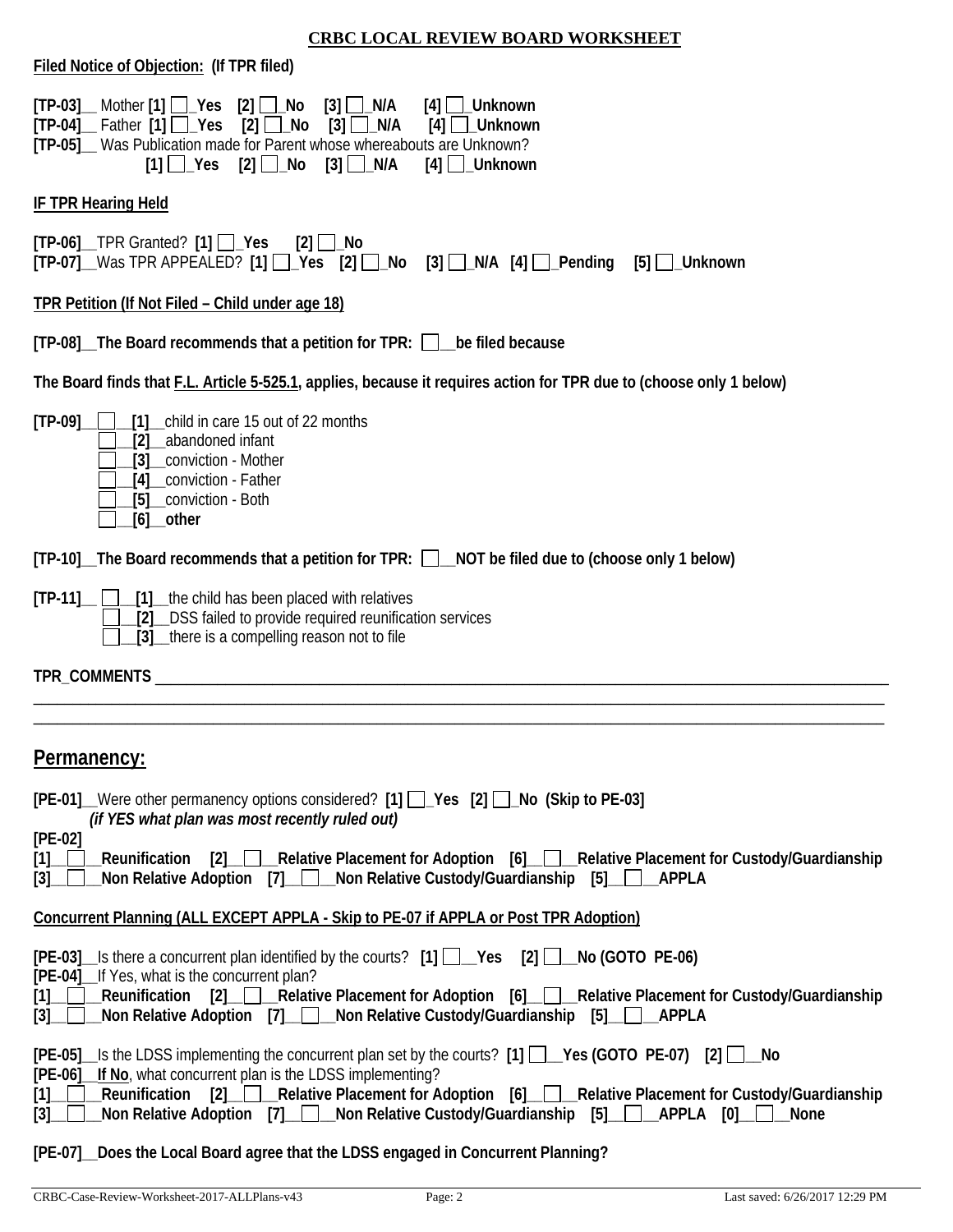| <b>CRBC LOCAL REVIEW BOARD WORKSHEET</b>                                                                                                                                                                                                                                                                                                            |
|-----------------------------------------------------------------------------------------------------------------------------------------------------------------------------------------------------------------------------------------------------------------------------------------------------------------------------------------------------|
| [PE-07] Continued [1] Yes [2] No [3] N/A – No concurrent plan required                                                                                                                                                                                                                                                                              |
| [PE-08] When was the Plan ESTABLISHED? _____________________; (MM/DD/YY)                                                                                                                                                                                                                                                                            |
| [PE-09]_ How long has the youth had this Permanency Plan?                                                                                                                                                                                                                                                                                           |
| 0 to 6 months<br>$[1]$<br>7 to 11 months<br>[2]<br>___1 year to 2 years<br>$[3]$<br>2 year to 3 years<br>$[4]$<br>3 years or more<br>[5]                                                                                                                                                                                                            |
| [PE-10] Why is Plan APPLA? (Choose the best answer that applies below or check N/A and Skip to Recommendations)<br>N/A                                                                                                                                                                                                                              |
| 1__LDSS did not identify a suitable relative<br>2_ Agency saw age as barrier and did not pursue ADOPTION<br>3_ Child refuses other permanency options<br>4_Medically or Mentally Fragile<br>5_Placed with long term resources and does not want to be Adopted or pursue C & G<br>6_Worker Unaware<br>_7___Other ___________________________________ |
| [PE-11] What is the category of the child's <b>APPLA</b> permanency plan?<br>(Choose 1 below or check N/A and Skip to PE-12 if NOT APPLA)<br>N/A                                                                                                                                                                                                    |
| [1] __Emancipation/Independence<br>[2] __Transition to an adult supportive living arrangement                                                                                                                                                                                                                                                       |
| <b>Board's Permanency Recommendations</b>                                                                                                                                                                                                                                                                                                           |
| [PE-12] [1] Yes, The Board Agrees with the Departments Permanency plan.<br>No, The Board Disagrees with the Departments Permanency plan.<br>$\lceil 2 \rceil$<br>If NO, what Permanency Plan does the Board Recommend? and Why?                                                                                                                     |
| $[PE-13]$                                                                                                                                                                                                                                                                                                                                           |
| [2] Relative Placement for Adoption [3] Relative Placement for Custody/Guardianship<br><b>Reunification</b><br>[1]<br>Non Relative Adoption [5] Non Relative Custody/Guardianship [6] APPLA<br>[4]                                                                                                                                                  |
| Permanency Comments: (Use back page for more)                                                                                                                                                                                                                                                                                                       |
|                                                                                                                                                                                                                                                                                                                                                     |
|                                                                                                                                                                                                                                                                                                                                                     |
|                                                                                                                                                                                                                                                                                                                                                     |
| <b>CASE PLANNING</b>                                                                                                                                                                                                                                                                                                                                |
| [CP-01] Is Birth parent incarcerated? Mother [1] Pes [2] L No<br>$[3]$ $\Box$ Unknown<br>[CP-02] Is Birth parent incarcerated? Father [1] Ps [2] Lo<br>$[3]$ $\Box$ Unknown                                                                                                                                                                         |
| [CP-03] Did the child have a Family Involvement Meeting (FIM) prior to entry? [1] __Yes [2] __No [3] __Unknown                                                                                                                                                                                                                                      |
| $[CP-04]$ Has a Family Involvement Meeting been held in the last 6 months? $[1]$ $[2]$ $[2]$ $[3]$                                                                                                                                                                                                                                                  |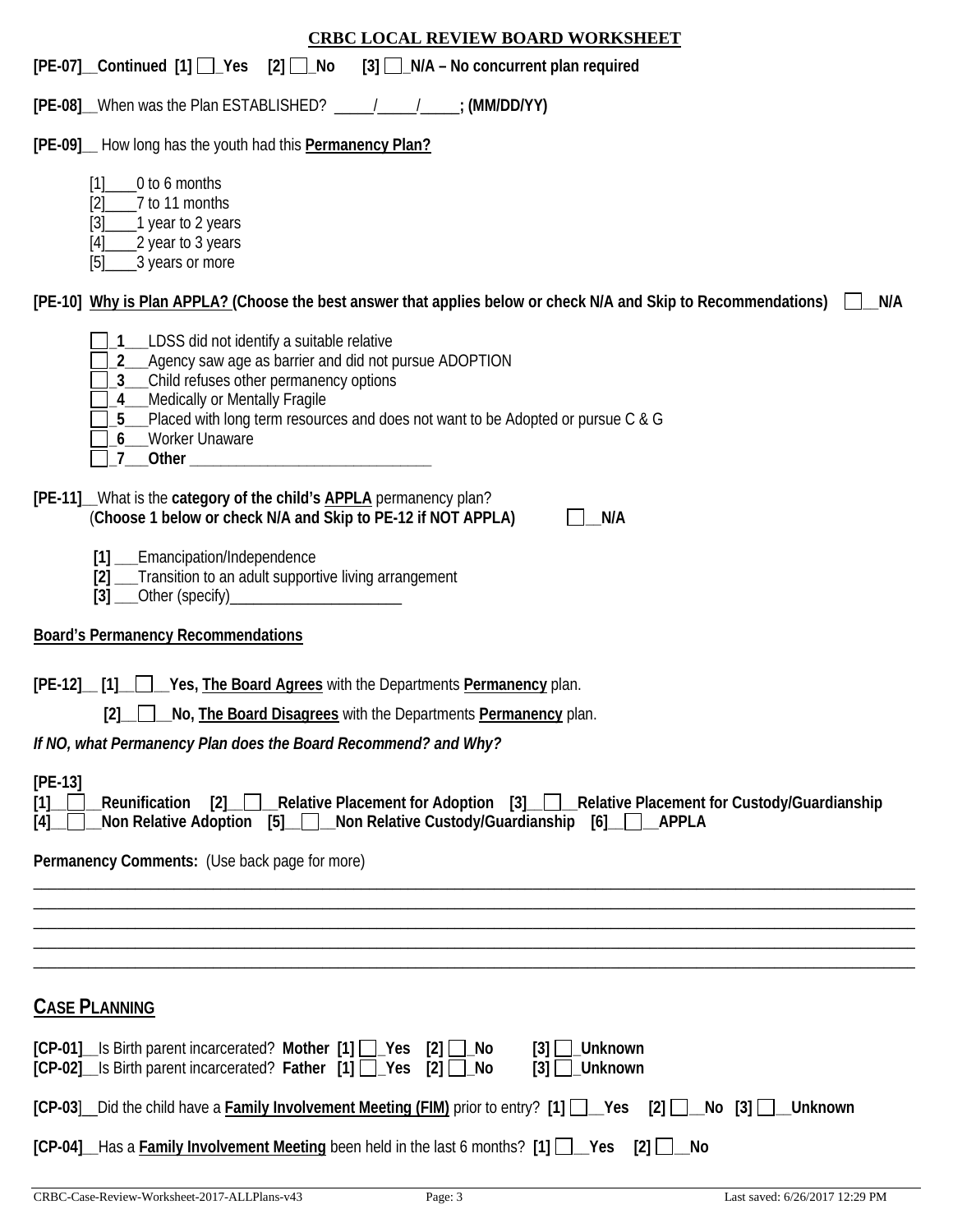| Case Planning Comments: (Use back page for more)                                                                                                                                                                                                                                                                                              |  |  |  |  |
|-----------------------------------------------------------------------------------------------------------------------------------------------------------------------------------------------------------------------------------------------------------------------------------------------------------------------------------------------|--|--|--|--|
| <b>SERVICE AGREEMENT</b>                                                                                                                                                                                                                                                                                                                      |  |  |  |  |
| [SA-01] Is there a signed current service agreement dated within 180 days of the review?<br>[1] Yes [2] No (Skip to SA-05) [3] N/A Post TPR child under age 14 (Skip section)<br>If there is a signed service agreement, who SIGNED it? (Check all that apply)<br>$[SA-02]$ [1] Mother<br><b>Both</b><br>$[SA-03]$ Youth<br>[SA-04] Caregiver |  |  |  |  |
|                                                                                                                                                                                                                                                                                                                                               |  |  |  |  |
| [SA-06] Has anybody refused to sign the service agreement? [1] [Corress (Check all that apply) [2] No (Skip to SA-10)<br>$[SA-07]$ [1] Mother $[2]$ Father $[3]$ Both<br>$[SA-08]$ Youth<br>[SA-09] Caregiver                                                                                                                                 |  |  |  |  |
| [SA-10] Have efforts been made to involve the parent/youth/caregiver in the development of the service agreement?<br>[1] Yes (Check all that apply below) [2] No (Skip to SA-14)<br>$[SA-11]$ $[1]$ Mother<br>$[2]$ Father $[3]$<br>Both<br>$[SA-12]$ Youth<br>$[SA-13]$ Caregiver                                                            |  |  |  |  |
| [SA-14] Does the Board agree that the service agreement is appropriate to meet the needs of the child?<br>$[2]$ No $[3]$ N/A – No Service Agreement                                                                                                                                                                                           |  |  |  |  |
| Service Agreement Comments: (Use back page for more)                                                                                                                                                                                                                                                                                          |  |  |  |  |
|                                                                                                                                                                                                                                                                                                                                               |  |  |  |  |
| <b>Siblings</b>                                                                                                                                                                                                                                                                                                                               |  |  |  |  |
| [SB-01] Does child/youth have siblings in care? [1] Pes [2] No (Skip to SB-06)                                                                                                                                                                                                                                                                |  |  |  |  |
| [SB-02]_If Yes How many siblings? _____                                                                                                                                                                                                                                                                                                       |  |  |  |  |
| [SB-03] If siblings do not reside with child/youth, have efforts been made to place siblings together?<br>$[1]$ $\Box$ Yes $[2]$ $\Box$ No (If no, explain in comments below)<br>$[3]$ $\Box$ N/A                                                                                                                                             |  |  |  |  |
| [SB-04]_Does child/youth have visits with siblings who do not reside with him/her?<br>$[1]$ $\Box$ Yes $[2]$ $\Box$ No (If no explain in comments below) $[3]$ $\Box$ N/A                                                                                                                                                                     |  |  |  |  |
| [SB-05] Does child/youth have visits with siblings who are not in care?<br>[1] [2] Yes [2] [2] No (If no explain in comments below) [3] [2] Unknown [4] [2] N/A                                                                                                                                                                               |  |  |  |  |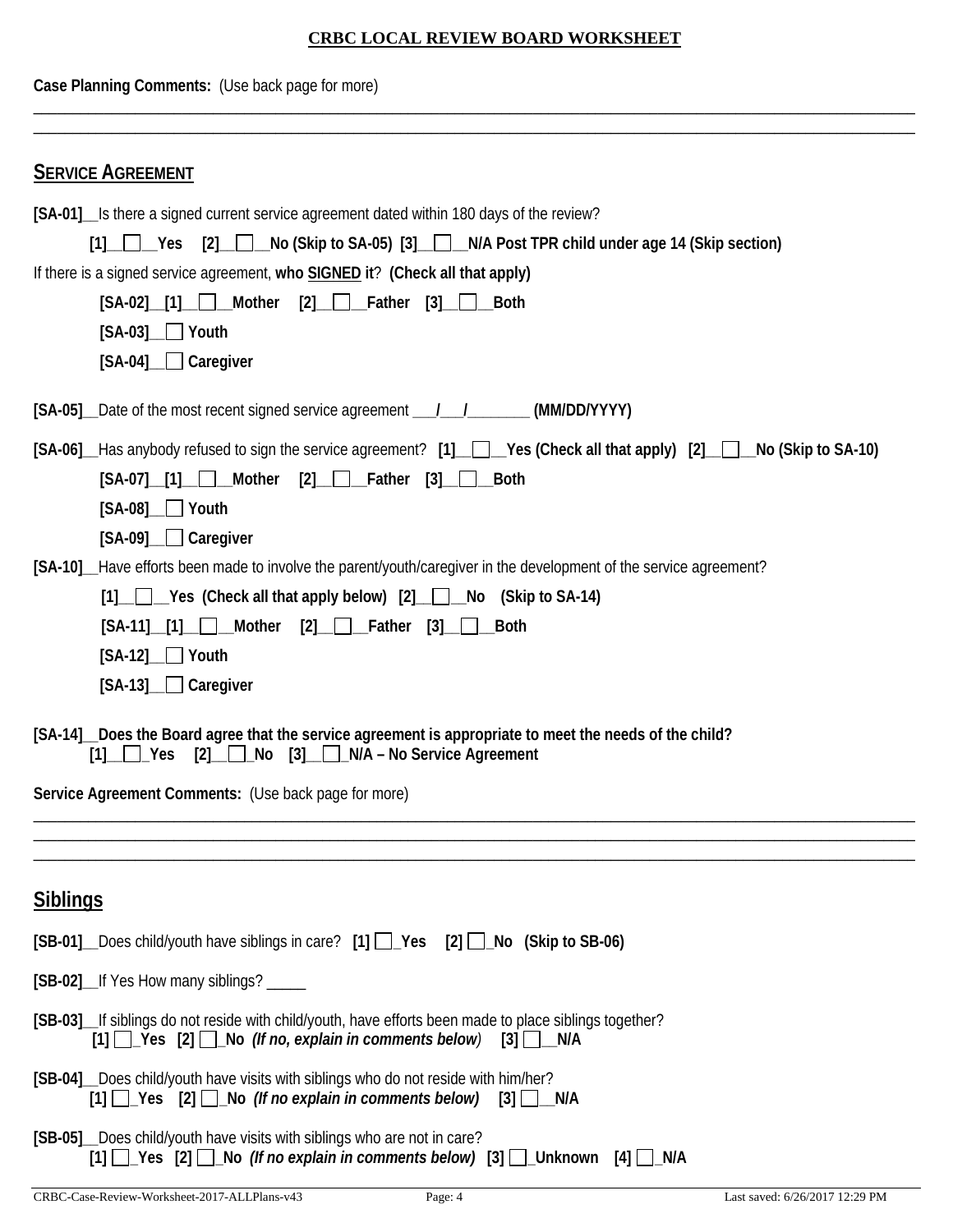\_\_\_\_\_\_\_\_\_\_\_\_\_\_\_\_\_\_\_\_\_\_\_\_\_\_\_\_\_\_\_\_\_\_\_\_\_\_\_\_\_\_\_\_\_\_\_\_\_\_\_\_\_\_\_\_\_\_\_\_\_\_\_\_\_\_\_\_\_\_\_\_\_\_\_\_\_\_\_\_\_\_\_\_\_\_\_\_\_\_\_\_\_\_\_\_\_\_\_\_\_\_\_\_\_\_\_\_\_\_\_\_\_ \_\_\_\_\_\_\_\_\_\_\_\_\_\_\_\_\_\_\_\_\_\_\_\_\_\_\_\_\_\_\_\_\_\_\_\_\_\_\_\_\_\_\_\_\_\_\_\_\_\_\_\_\_\_\_\_\_\_\_\_\_\_\_\_\_\_\_\_\_\_\_\_\_\_\_\_\_\_\_\_\_\_\_\_\_\_\_\_\_\_\_\_\_\_\_\_\_\_\_\_\_\_\_\_\_\_\_\_\_\_\_\_\_ \_\_\_\_\_\_\_\_\_\_\_\_\_\_\_\_\_\_\_\_\_\_\_\_\_\_\_\_\_\_\_\_\_\_\_\_\_\_\_\_\_\_\_\_\_\_\_\_\_\_\_\_\_\_\_\_\_\_\_\_\_\_\_\_\_\_\_\_\_\_\_\_\_\_\_\_\_\_\_\_\_\_\_\_\_\_\_\_\_\_\_\_\_\_\_\_\_\_\_\_\_\_\_\_\_\_\_\_\_\_\_\_\_ \_\_\_\_\_\_\_\_\_\_\_\_\_\_\_\_\_\_\_\_\_\_\_\_\_\_\_\_\_\_\_\_\_\_\_\_\_\_\_\_\_\_\_\_\_\_\_\_\_\_\_\_\_\_\_\_\_\_\_\_\_\_\_\_\_\_\_\_\_\_\_\_\_\_\_\_\_\_\_\_\_\_\_\_\_\_\_\_\_\_\_\_\_\_\_\_\_\_\_\_\_\_\_\_\_\_\_\_\_\_\_\_\_ \_\_\_\_\_\_\_\_\_\_\_\_\_\_\_\_\_\_\_\_\_\_\_\_\_\_\_\_\_\_\_\_\_\_\_\_\_\_\_\_\_\_\_\_\_\_\_\_\_\_\_\_\_\_\_\_\_\_\_\_\_\_\_\_\_\_\_\_\_\_\_\_\_\_\_\_\_\_\_\_\_\_\_\_\_\_\_\_\_\_\_\_\_\_\_\_\_\_\_\_\_\_\_\_\_\_\_\_\_\_\_\_\_

**Sibling Comments**

# **Living Arrangement (Unpaid Placement)**

| Code | <b>Description</b>                                                    |
|------|-----------------------------------------------------------------------|
|      |                                                                       |
| 00   | N/A                                                                   |
| 40   | College                                                               |
| 41   | Correctional Institution                                              |
| 42   | <b>Halfway House</b>                                                  |
| 43   | <b>Homeless Shelter</b>                                               |
| 44   | Own Home/Apartment                                                    |
| 45   | ICPC Adoptive Home (incoming) - DO NOT USE FOR Out of Home Placement  |
| 46   | ICPC Foster Home (incoming) - DO NOT USE FOR Out of Home Placement    |
| 47   | Inpatient Psychiatric Care                                            |
| 48   | Inpatient Medical Care                                                |
| 49   | <b>Job Corps</b>                                                      |
| 50   | Runway                                                                |
| 51   | Relative Home - DO NOT USE FOR Out of Home Placement                  |
| 52   | Respite Care-Not Psychiatric Respite DO NOT USE                       |
| 53   | Secure Detention Facility                                             |
| 54   | Father's Home - DO NOT USE FOR Out of Home Placement                  |
| 55   | Father and Stepmother/Paramour - DO NOT USE FOR Out of Home Placement |
| 56   | Mother's Home - DO NOT USE FOR Out of Home Placement                  |
| 57   | Mother and Father's Home - DO NOT USE FOR Out of Home Placement       |
| 58   | Mother and Stepfather/Paramour - DO NOT USE FOR Out of Home Placement |
| 59   | Trial Home Visit (Aftercare)                                          |
| 60   | Military                                                              |
| 61   | Kinship Home - Not Approved                                           |
| 62   | <b>Unapproved Living Arrangement</b>                                  |
| 99   | Other                                                                 |
|      |                                                                       |

**[LA-01]\_\_**If child is currently in a Living Arrangement, where does the child reside: *(choose one above)* **= [ \_\_\_\_\_ ]**

**[LA-02]\_\_**If OTHER, please specify: \_\_\_\_\_\_\_\_\_\_\_\_\_\_\_\_\_\_\_\_\_\_\_\_\_\_\_\_\_\_\_\_\_\_\_\_\_\_\_\_\_\_\_\_\_\_\_\_\_\_\_\_\_\_\_\_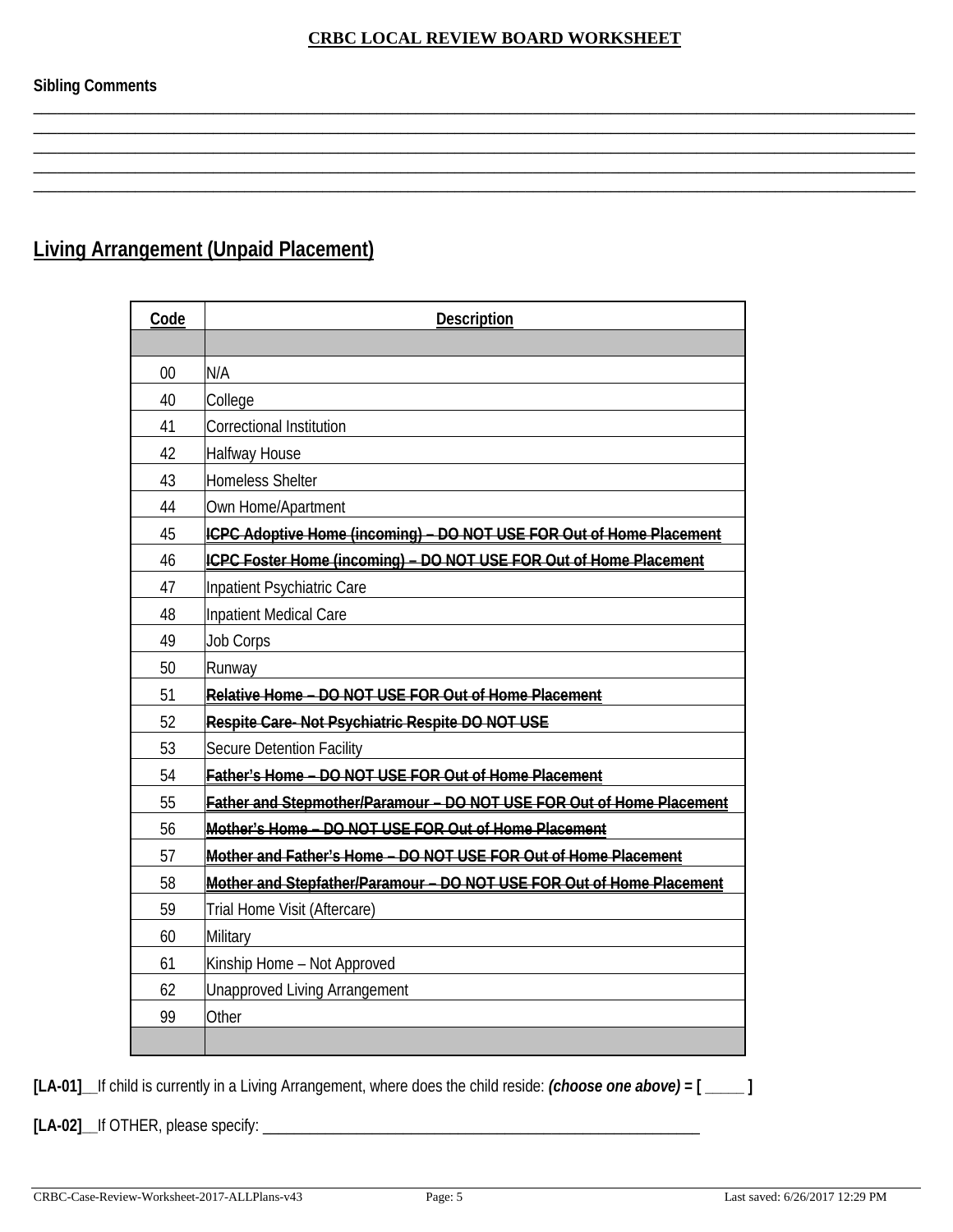# **Placement (Paid for by DSS)**

**(If child is on runaway status and the placement is still open check the appropriate category below. Use other to identify any category not listed below)**.

|                 | Code<br><b>Description</b> |                                                                                                                                                                                                                                                                    |    | <b>Description</b>                                                                         |  |
|-----------------|----------------------------|--------------------------------------------------------------------------------------------------------------------------------------------------------------------------------------------------------------------------------------------------------------------|----|--------------------------------------------------------------------------------------------|--|
|                 |                            | <b>Family Homes</b>                                                                                                                                                                                                                                                |    | <b>Group Homes</b>                                                                         |  |
|                 | 41                         | <b>Emergency Foster Home Care</b>                                                                                                                                                                                                                                  | 50 | Alternative Living Units                                                                   |  |
|                 | 42                         | Formal Kinship Care                                                                                                                                                                                                                                                | 51 | <b>Emergency Group Shelter Care</b>                                                        |  |
|                 | 43                         | Intermediate Foster Care                                                                                                                                                                                                                                           | 52 | <b>Residential Group Homes</b>                                                             |  |
|                 | 44                         | Pre-Finalized Adoptive Home                                                                                                                                                                                                                                        | 53 | Teen Mother Programs                                                                       |  |
|                 | 45                         | <b>Refugee Child</b>                                                                                                                                                                                                                                               | 54 | Therapeutic Group Homes                                                                    |  |
|                 | 46                         | Regular Foster Care                                                                                                                                                                                                                                                | 55 | Independent Living Residential Program                                                     |  |
|                 | 47                         | Restricted (Relative) Foster Care                                                                                                                                                                                                                                  |    |                                                                                            |  |
|                 | 48                         | Treatment Foster Care (Public)                                                                                                                                                                                                                                     |    | <b>Residential Treatment Centers</b>                                                       |  |
|                 | 49                         | Treatment Foster Care (Private)                                                                                                                                                                                                                                    | 56 | <b>Residential Treatment Centers</b>                                                       |  |
|                 |                            |                                                                                                                                                                                                                                                                    | 60 | Psychiatric Respite                                                                        |  |
|                 |                            | <b>SILA</b>                                                                                                                                                                                                                                                        | 61 | Diagnostic Center                                                                          |  |
|                 | 57                         | Relative                                                                                                                                                                                                                                                           |    |                                                                                            |  |
|                 | 58                         | Non-Relative                                                                                                                                                                                                                                                       |    |                                                                                            |  |
|                 | 59                         | Own Dwelling                                                                                                                                                                                                                                                       |    |                                                                                            |  |
|                 |                            |                                                                                                                                                                                                                                                                    |    |                                                                                            |  |
|                 | 00                         | <b>NONE</b>                                                                                                                                                                                                                                                        | 99 | <b>OTHER</b>                                                                               |  |
|                 |                            |                                                                                                                                                                                                                                                                    |    |                                                                                            |  |
|                 |                            | [PL-01] _Child's current placement is: (choose one above) = [_____]<br>[PL-02]__If OTHER, please specify: __<br>$[PL-03]$ Is child/youth placed in their home jurisdiction? $[1]$ $\Box$ Yes<br>[PL-04] If NO above, what is the 2 digit jurisdiction placed in? [ |    | $[2]$ $\Box$ No<br>$[3]$ $\Box$ N/A (Not in Placement)<br>] or Out-of-State Abbreviation [ |  |
|                 |                            |                                                                                                                                                                                                                                                                    |    |                                                                                            |  |
|                 |                            | <b>Board's Placement Recommendations</b>                                                                                                                                                                                                                           |    |                                                                                            |  |
| $[PL-05]$ $[1]$ | [2]                        | The Board Agrees with the Departments Placement plan.<br>The Board Disagrees with the Departments Placement plan.<br>If NO, what Placement Plan does the Board Recommend? and Why?                                                                                 |    |                                                                                            |  |
|                 |                            | [PL-06] _(Choose Placement Code from Placement Table) [____]                                                                                                                                                                                                       |    |                                                                                            |  |
|                 |                            |                                                                                                                                                                                                                                                                    |    |                                                                                            |  |
|                 |                            |                                                                                                                                                                                                                                                                    |    |                                                                                            |  |
|                 |                            |                                                                                                                                                                                                                                                                    |    |                                                                                            |  |
| $[PL-06]$ $[1]$ |                            | Does the Board Agree that the Safety and Risk Protocols have been followed?                                                                                                                                                                                        |    |                                                                                            |  |
|                 |                            | $[1]$ $\Box$ Yes<br>$[2]$ $\Box$ No                                                                                                                                                                                                                                |    |                                                                                            |  |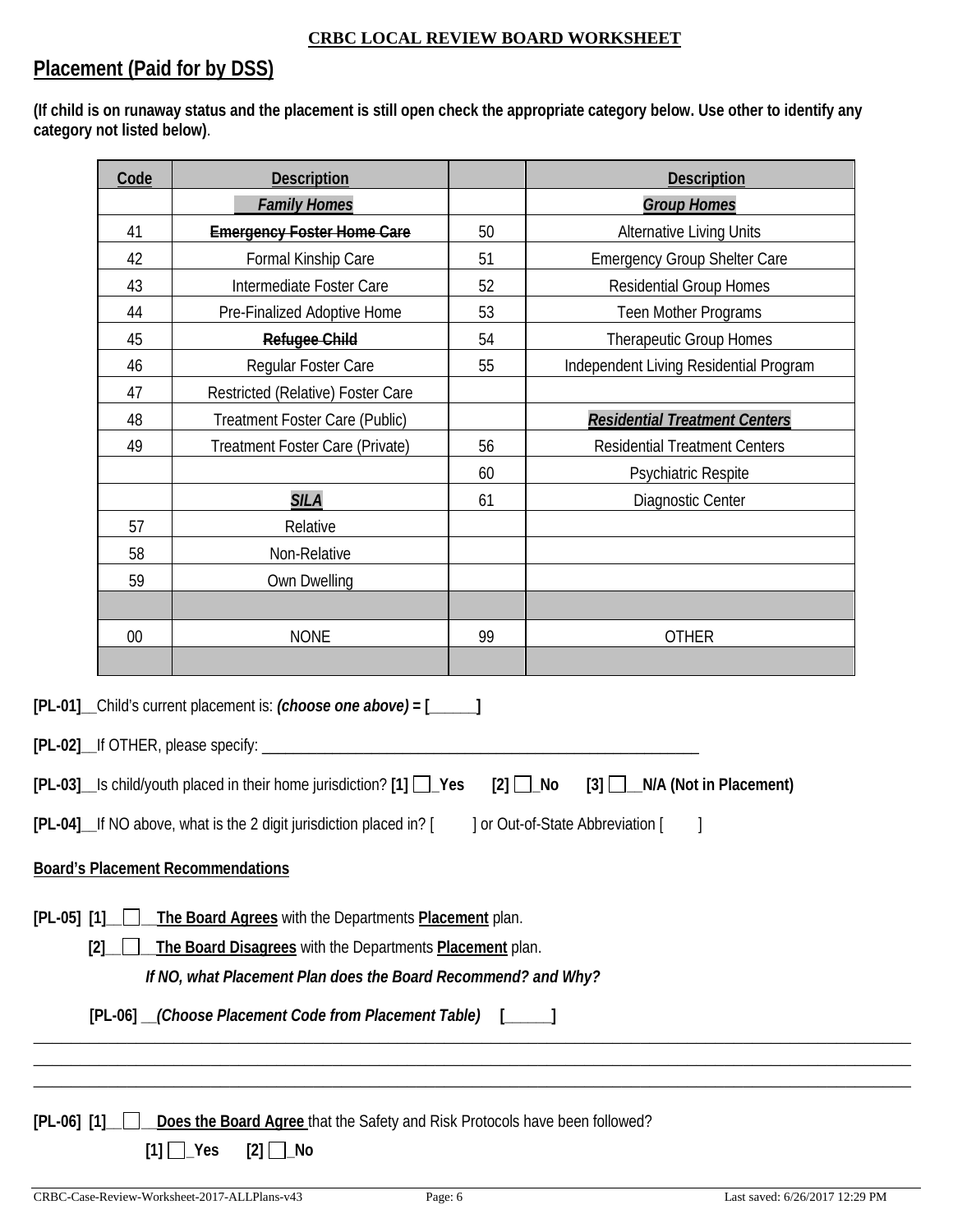### **Placement Stability (Placement Change within Last 12 months)**

| [PS-00]_Was there a placement change within the last 12 months? [1] []__Yes [2] []_No (Skip Section, goto Child Visits)                                                                                                                                                                                                                                                                                                                                                                                                                                                    |
|----------------------------------------------------------------------------------------------------------------------------------------------------------------------------------------------------------------------------------------------------------------------------------------------------------------------------------------------------------------------------------------------------------------------------------------------------------------------------------------------------------------------------------------------------------------------------|
| [PS-01] How many placement changes has the child/youth had in the last 12 months?<br>2<br>4 or more                                                                                                                                                                                                                                                                                                                                                                                                                                                                        |
| [PS-02] _ Did Family Involvement Meeting (FIM) take place with the most recent placement change?<br>$[1]$ $\Box$ Yes $[2]$ $\Box$ No $[3]$ $\Box$ Unknown                                                                                                                                                                                                                                                                                                                                                                                                                  |
| [PS-03] For the most recent placement change, indicate the level of care for the new placement.<br>Less restrictive level of care.<br>$\lceil 1 \rceil$<br>More restrictive level of care.<br>[2]<br>Same level of care.<br>$[3]$<br>Unknown, information not available should be selected if there is not enough information in the case file, or review.<br>[4]<br>participants in attendance do not have sufficient information to allow for an answer.<br>N/A - Child on runaway<br>$[5]$ $\Box$                                                                       |
| [PS-04] If the most recent placement change occurred for a positive reason, please indicate the primary reason below.                                                                                                                                                                                                                                                                                                                                                                                                                                                      |
| $[1]$ $\Box$<br>_Transition towards Permanency Goal.<br>Placement with Relatives.<br>$\left[2\right]$<br>Placement with Siblings.<br>$[3]$<br>N/A, move did not occur for a positive reason.<br>[4]                                                                                                                                                                                                                                                                                                                                                                        |
| [PS-05] If the child's most recent placement change was primarily related to provider specific issues, please indicate the primary<br>issue below.                                                                                                                                                                                                                                                                                                                                                                                                                         |
| Provider home closed.<br>[1]<br>$[2]$<br>Provider request (due to issues unrelated to the child).<br>$[3]$<br>Allegation of Provider Abuse/Neglect.<br>Founded incident of provider abuse/neglect.<br>$[4]$<br>Incompatible match between youth and provider.<br>$[5]$<br>N/A, placement change was not due to a provider specific issue.<br>[6]<br>Unknown, information not available should be selected if there is not enough information in the case file, or review<br>$[7]$<br>participants in attendance do not have sufficient information to allow for an answer. |
| [PS-06] If the child's most recent placement change was primarily related to the child's specific issues, please indicate the primary issue<br>below.                                                                                                                                                                                                                                                                                                                                                                                                                      |
| Behavioral<br>[1]<br>$[2]$<br>Health<br>$[3]$<br>Threats of Harm to Self or Others<br>Sexualized<br>$[4]$<br>[5]<br>Delinquent Behavior<br>[6]<br>Runaway<br>Hospitalization<br>$[7]$<br>[8]<br>Child requested removal.                                                                                                                                                                                                                                                                                                                                                   |

- [9] \_\_Other (specify) \_\_\_\_\_\_\_\_\_\_\_\_\_\_\_\_\_\_\_\_\_\_\_\_\_\_\_\_\_\_\_\_\_
- [10]  $\Box$  N/A, most recent placement change was unrelated to any specific behavior on the part of the child.
- [11] **\_\_\_Unknown information not available should be selected if there is not enough information in the case file, or review** participants in attendance do not have sufficient information to allow for an answer.
- **[PS-07]\_\_**While the child/youth was in the placement from which they were moved, were **placement specific services provided, adequate to support the provider?** (e.g., transportation, respite care, foster family counseling)?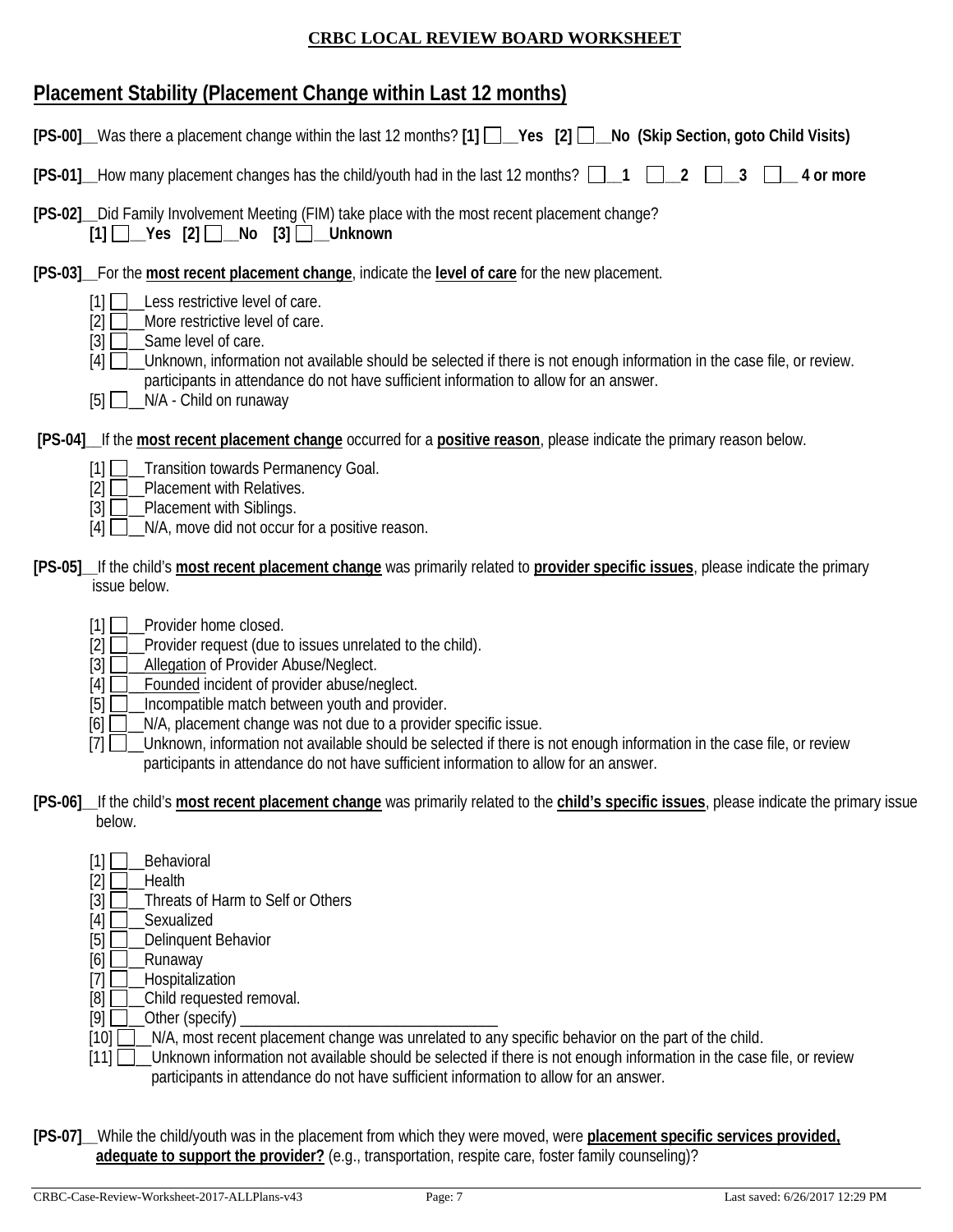- $[1] \Box$  Yes
- $[2]$   $\Box$  No
- $[3]$   $\Box$   $\Box$  N/A, placement was from a shelter or temporary placement setting.
- [4]  $\Box$  Unknown information not available should be selected if there is not enough information in the case file, or review participants in attendance do not have sufficient information to allow for an answer.

#### **[PS-08]\_\_**For the **current placement**, is there information that indicates a **match between the child's needs and the provider's ability** to meet those needs?

- $[1]$   $\Box$  Yes
- $[2]$  No
- [3]  $\Box$  N/A Runaway, SILA or Living Arrangement.
- [4]  $\Box$  Unknown information not available should be selected if there is not enough information in the case file, or review participants in attendance do not have sufficient information to allow for an answer.

# **Child Visits**

**[CH-01]\_\_** Is the child having visits with parents? **[1] \_\_Yes [2] \_\_No (why? in comments)**

**[CH-02]\_\_** Is the child having visits with relatives? **[1] \_\_Yes [2] \_\_No (why? in comments)**

### **If NO to [CH-01] and [CH-02] above SKIP Section**

Frequency of the child's visits?

- [ 0 ]\_\_\_\_Daily
- [1] Once a week
- [2] More than once a week
- [3] Less than once a week, but at least twice a month
- [4] Less than twice a month, but at least once a month
- [5] Less than once a month
- [6] Quarterly
- [7] LDSS reports visits but it is undocumented (also for Unknown)
- [8] Never

**Use Frequency of the child visit codes ABOVE for [CH-03] & [CH-04]** 

**[CH-03]\_\_**Visit with Parent [\_\_\_\_\_] **[CH-04]**\_\_Visit with Relative [\_\_\_\_\_]

- **[CH-05]\_\_**Are child visits supervised or unsupervised? With Parent **[1] \_\_Supervised [2] \_\_Unsupervised [3] \_\_N/A**
- **[CH-06]\_\_**Are child visits supervised or unsupervised? With Relative **[1]** Supervised **[2]** Unsupervised **[3]** N/A
- **[CH-07]\_\_**If visits with Parent are supervised who is supervising?
	- [1] **\_\_\_ LDSS Agency Representative**
	- [2] **Quality** Other Agency Representative
	- [3] **Q\_ Court Appointed Representative**
	- [4] **D** Biological Family Member
	- $[5]$   $\Box$  CASA
	- [6] **\_\_\_\_** Foster Parent
	- $[7]$   $\Box$  Other
- **[CH-08]\_\_**If visits with Relative are supervised who is supervising?  $[1]$  LDSS Agency Representative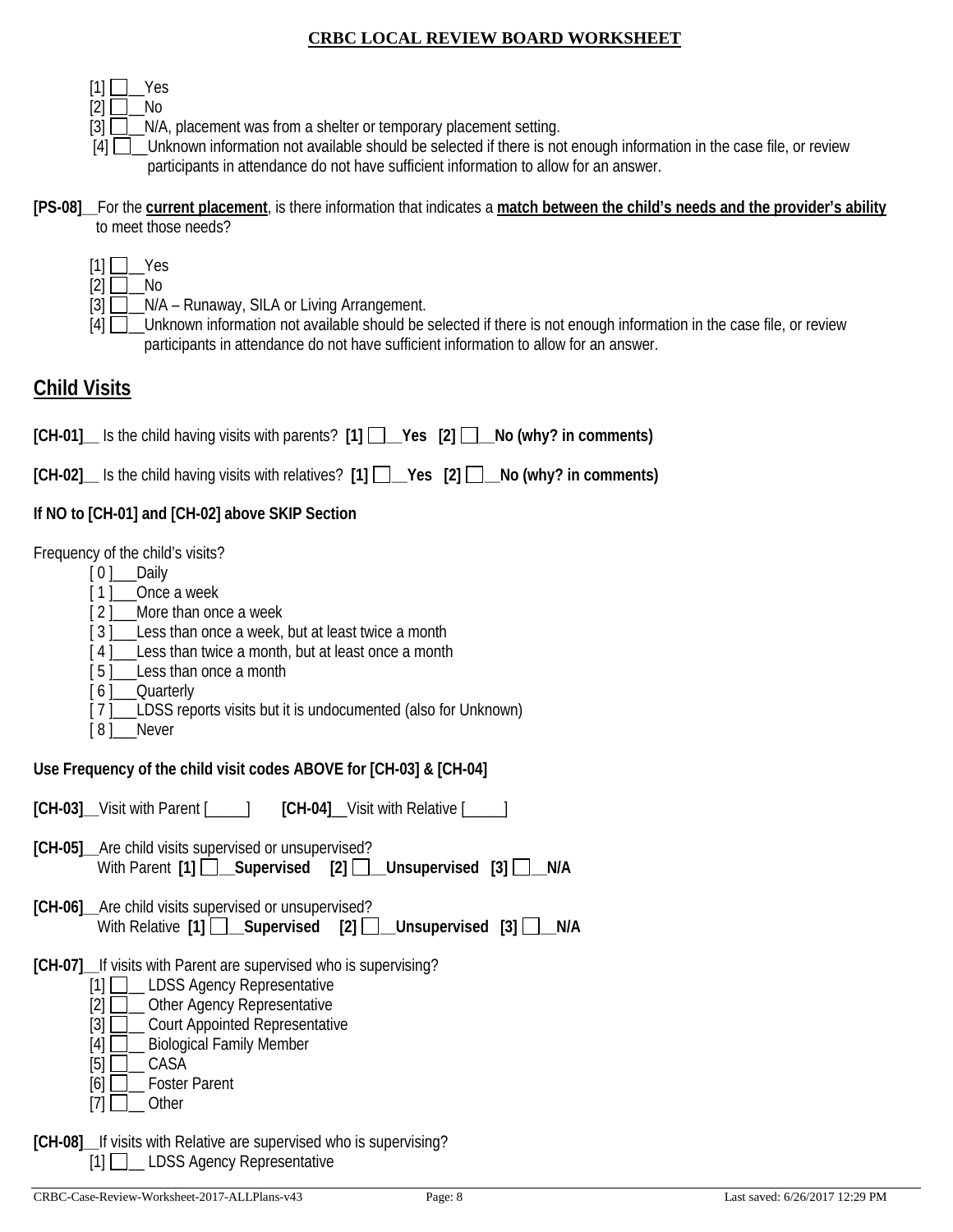| Other Agency Representative<br>$[2]$ $\Box$<br><b>Court Appointed Representative</b><br>[3]<br><b>Biological Family Member</b><br>[4]<br>$[5]$<br>CASA<br>[6]<br><b>Foster Parent</b><br>Other<br>[7]                                               |
|-----------------------------------------------------------------------------------------------------------------------------------------------------------------------------------------------------------------------------------------------------|
| [CH-09] Where do Parent visits occur?<br>Parent Home<br>[1]<br><b>Visitation Center/LDSS</b><br>[2]<br>Public Area (i.e. park, restaurant)<br>$\lceil 3 \rceil$<br>Child's Placement<br>[4]<br>$[5]$ Other $\qquad \qquad$ Other $\qquad \qquad$ 0. |
| [CH-10] Where do Relative visits occur?<br>[1] Relative Home<br><b>Visitation Center/LDSS</b><br>[2]<br>Public Area (i.e. park, restaurant)<br>[3]<br>Child's Placement<br>[4]<br>[5]<br>Other<br>$\mathbf{L}$                                      |
| [CH-11] Do the visits between the child and parent include overnight visits?<br>$[1]$ $\Box$ Yes $[2]$ $\Box$ No (If no, why in comments?)                                                                                                          |
| [CH-12] __ Do the visits between the child and relative include overnight visits?<br>$[1]$ $\Box$ Yes $[2]$ $\Box$ No (If no, why in comments?)                                                                                                     |
| Child Visit Comments:<br><u> 1980 - Jan Barbarat, margaret amerikan basar dan berasal dan berasal dan berasal dan berasal dan berasal dan</u>                                                                                                       |
|                                                                                                                                                                                                                                                     |
| <b>Health and Mental Health (At the Time of the Review)</b>                                                                                                                                                                                         |
| [HM-00] Does child/youth have documented Developmental or other Special Needs? [1]   Pes<br>No<br> 2                                                                                                                                                |
| [HM-01] (Physical) Does the child/youth have a documented current physical? [1] [ Yes<br>$[2]$ $\Box$ No                                                                                                                                            |
| $[HM-02]$ (Vision) Does the child/youth have a documented current vision exam? [1] $\Box$ Yes<br>$[2]$ $\Box$ No                                                                                                                                    |
| $[2]$ $\Box$ No<br>$[3]$ $\Box$ N/A (if under age 2)<br>$[HM-03]$ (Dental) Does the child/youth have a documented current dental exam? [1] $\Box$ Yes                                                                                               |
| [HM-04]__Has the local department ensured that appropriate follow-up occurred on all health concerns noted by physician?<br>$[2]$ $\Box$ No<br>$[1]$ $\Box$ Yes<br>[3] ∐_N/A                                                                        |
| [HM-05] Does child/youth have documented Completed Medical Records? [1] [ Yes<br>[2] $□$ No                                                                                                                                                         |
| [HM-06] Does the child/youth take any <b>Prescription Medications</b> ? [1] Pes<br>$[2]$ $\Box$ No                                                                                                                                                  |
| [HM-07] If YES, is the medication being monitored regularly? [1] Pes<br>$[3]$ $\Box$ N/A<br>$[2]$ $\Box$ No                                                                                                                                         |
| [HM-08] Does child/youth take any <b>Psychotropic Medication</b> ? [1] Pes<br>$[2]$ $\Box$ No                                                                                                                                                       |
| $[HM-09]$ If YES, is the medication being monitored at least quarterly? $[1]$ $\Box$ Yes<br>$[2]$ $\Box$ No<br>$[3]$ $\Box$ N/A                                                                                                                     |
| [HM-10] Has the child/youth refused to take <b>Prescribed Medication</b> ? [1] Pes<br>$[2]$ $\Box$ No $[3]$<br>_N/A                                                                                                                                 |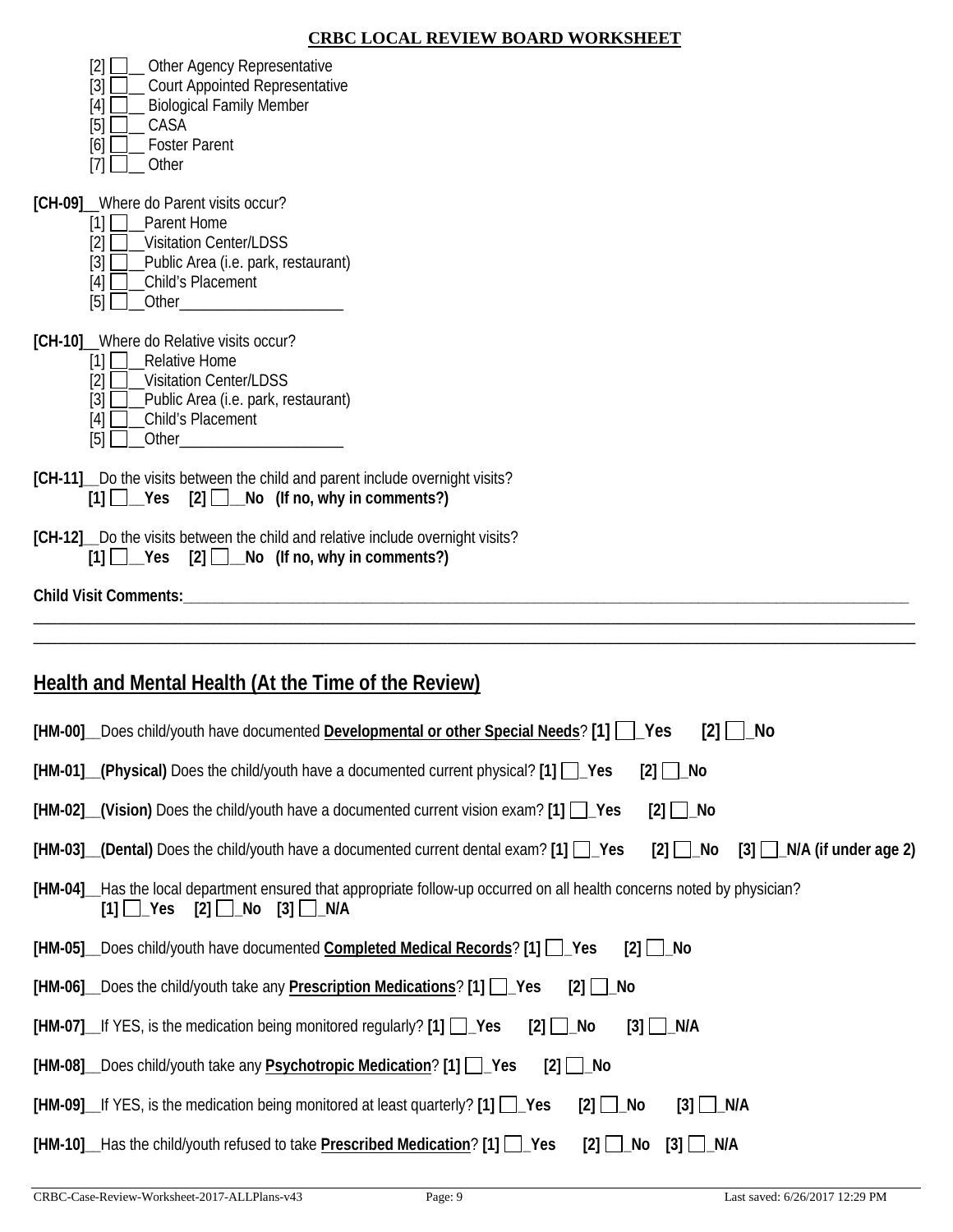| <b>CRBC LOCAL REVIEW BOARD WORKSHEET</b>                                                                                                                                                                                                                                                  |
|-------------------------------------------------------------------------------------------------------------------------------------------------------------------------------------------------------------------------------------------------------------------------------------------|
| [HM-11] Does the child/youth have a Mental Health Issue ? [1] Pes<br>$[2]$ No                                                                                                                                                                                                             |
| [HM-12] Does Local Board Agree that Mental Health Issues are being addressed? [1] [ Yes<br>$[2]$ $\Box$ No<br>$[3]$ $\Box$ N/A                                                                                                                                                            |
| [HM-13]_If child/youth has a [1] Mental Health Issue and is [2] Transitioning out of care do they have an [3] Identified plan to obtain<br>services in the adult mental health care system? [1] $\Box$ Yes (all) [2] $\Box$ No-Not Transitioning<br>$[3]$ No-Identified Plan<br>$[4]$ N/A |
| [HM-14] _Does child/youth have Substance Abuse problems? [1] _J Yes<br>$[2]$ No                                                                                                                                                                                                           |
| [HM-15] Does Local Board Agree that Substance Abuse needs are being addressed? [1] \[ _] Yes<br>$[2]$ $\Box$ No<br>$[3]$ $\Box$ N/A                                                                                                                                                       |
| [HM-16] Does the child/youth have any <b>Behavioral Issues</b> ? [1] <b>Passumes</b><br>$[2]$ $\Box$ No                                                                                                                                                                                   |
| [HM-17] Does Local Board Agree that Behavioral Issues are being addressed? [1] 1 Yes<br>$[2]$ $\Box$ No $[3]$ $\Box$ N/A                                                                                                                                                                  |
| [HM-18] Has the child/youth refused to comply with Standard Health Exams? [1] LYes<br>$[2]$ $\Box$ No                                                                                                                                                                                     |
| [HM-19] __ Does Local Board Agree that Health Needs are being met? [1] __ Yes<br>$[2]$ $\Box$ No                                                                                                                                                                                          |
| Health/Mental Health Comments: (Use back page for more)                                                                                                                                                                                                                                   |
|                                                                                                                                                                                                                                                                                           |
|                                                                                                                                                                                                                                                                                           |
| <b>Education</b>                                                                                                                                                                                                                                                                          |
| [ED-01] Is child/youth enrolled in school or other educational/vocational program?<br>□ Yes (choose below, then SKIP to [ED-03])<br>$[1]$ Pre-K - 12<br>$[2]$ $\Box$ College<br>$[3]$ Trade School                                                                                        |
| [ED-02] __ Is child/youth enrolled in school or other educational/vocational program?<br>NO (choose why below, then SKIP to [ED-13])<br>[1] No, graduated high school/GED                                                                                                                 |

- **[2] \_No, refused to attend school**
- **[3] \_No, under age (under 5 years)**

| [ED-03] _Does child/youth have a 504 plan or IEP ? [1] __Yes [2] __No (SKIP to [ED-05]) |  |  |
|-----------------------------------------------------------------------------------------|--|--|
|-----------------------------------------------------------------------------------------|--|--|

|  |  |  | [ED-04]_If yes, is there a copy in the child's/youth's record ? [1] []_Yes [2] []_No |  |  |  |
|--|--|--|--------------------------------------------------------------------------------------|--|--|--|
|--|--|--|--------------------------------------------------------------------------------------|--|--|--|

|  | [ED-05] _Has an educational plan been established and the child/youth refuses to comply? [1] [ Yes [2] [ No |  |
|--|-------------------------------------------------------------------------------------------------------------|--|
|--|-------------------------------------------------------------------------------------------------------------|--|

|  | [ED-06] _Is there a current progress report/report card available for review? [1] [ Ves [2] [ No |  |
|--|--------------------------------------------------------------------------------------------------|--|
|--|--------------------------------------------------------------------------------------------------|--|

|  |  |                                                                              | [ED-07] Does child/youth have concrete plans for postsecondary education? (17 & older, i.e. college, trade school, etc.) |  |
|--|--|------------------------------------------------------------------------------|--------------------------------------------------------------------------------------------------------------------------|--|
|  |  | $[1]$ $\Box$ Yes $[2]$ $\Box$ No $[3]$ $\Box$ N/A due to age (SKIP to ED-12) |                                                                                                                          |  |

|  |  | [ED-08]_If child/youth is pursing Higher education did they apply for FAFSA? |
|--|--|------------------------------------------------------------------------------|
|  |  | [1] Ves [2] No [3] Not Pursuing Higher Education                             |

|  |                                                   | [ED-09] Was child/youth referred for an ETV Grant? |
|--|---------------------------------------------------|----------------------------------------------------|
|  | $[1]$ $\Box$ Yes $[2]$ $\Box$ No $[3]$ $\Box$ N/A |                                                    |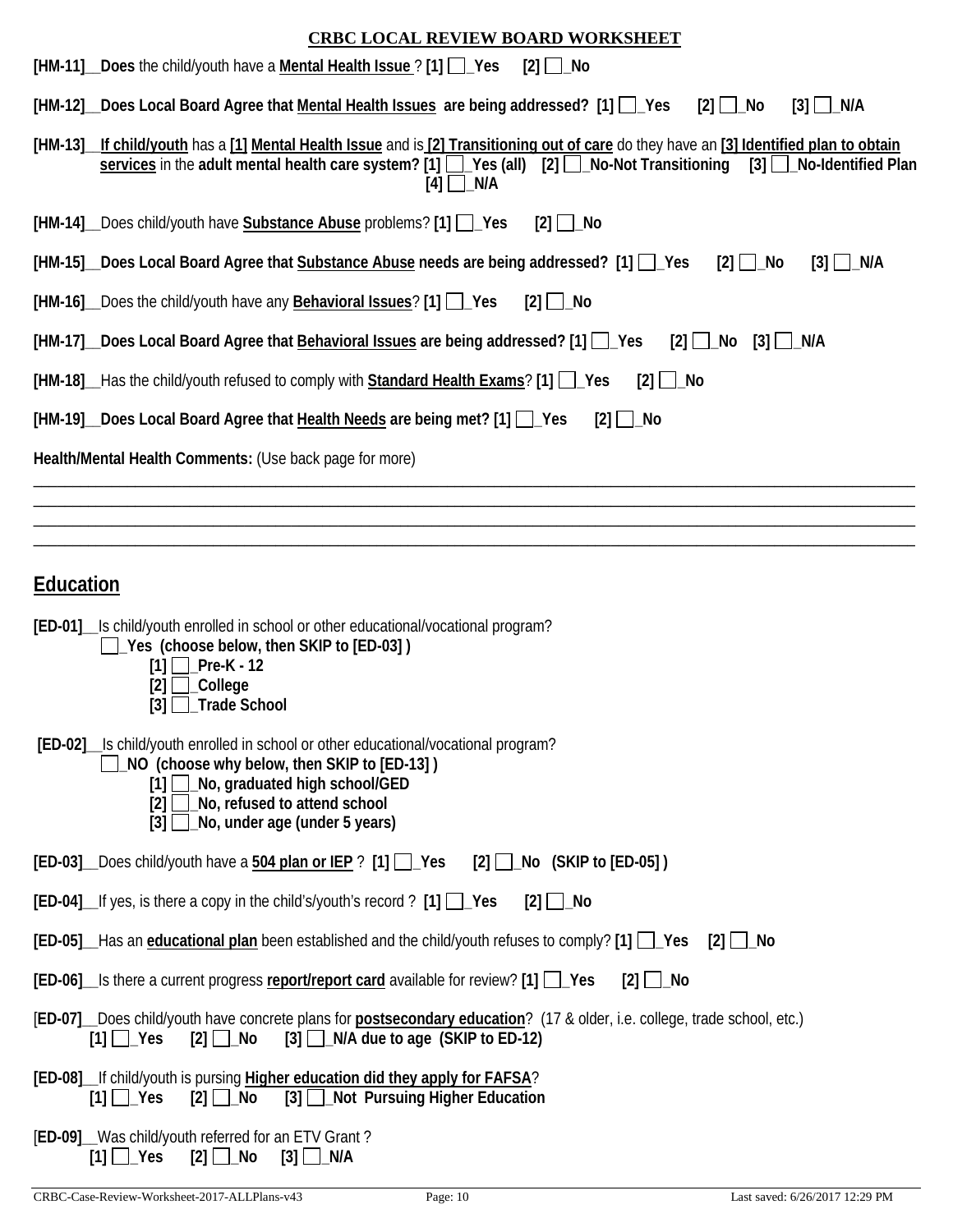|                                                                                  |  |  | [ED-10] Is there a transition plan for child/youth with specific educational goals and financial assistance goals? |
|----------------------------------------------------------------------------------|--|--|--------------------------------------------------------------------------------------------------------------------|
| $[1]$ $\begin{bmatrix}$ Yes $[2]$ $\end{bmatrix}$ No $[3]$ $\begin{bmatrix}$ N/A |  |  |                                                                                                                    |

|  |                                                   | [ED-11] _Has child/youth made use of postsecondary supportive services? (17 & OLDER, I.E. COLLEGE, TRADE SCHOOL, ETC.) |  |  |
|--|---------------------------------------------------|------------------------------------------------------------------------------------------------------------------------|--|--|
|  | $[1]$ $\Box$ Yes $[2]$ $\Box$ No $[3]$ $\Box$ N/A |                                                                                                                        |  |  |

|  |                                               | [ED-12] If child/youth is disabled and exiting school are they aware of and engaged with community supports? |  |
|--|-----------------------------------------------|--------------------------------------------------------------------------------------------------------------|--|
|  |                                               | $[1]$ Yes $[2]$ No $[3]$ Not Disabled $[4]$ Not Exiting School                                               |  |
|  | (If NO above, Enter REASON in Comments below) |                                                                                                              |  |

|  | [ED-13] Does Local Board Agree that child/youth is being appropriately prepared to meet educational goals? |
|--|------------------------------------------------------------------------------------------------------------|
|  | $[1]$ $\Box$ Yes $[2]$ $\Box$ No $[3]$ $\Box$ N/A due to ED-02 above                                       |

**\_\_\_\_\_\_\_\_\_\_\_\_\_\_\_\_\_\_\_\_\_\_\_\_\_\_\_\_\_\_\_\_\_\_\_\_\_\_\_\_\_\_\_\_\_\_\_\_\_\_\_\_\_\_\_\_\_\_\_\_\_\_\_\_\_\_\_\_\_\_\_\_\_\_\_\_\_\_\_\_\_\_\_\_\_\_\_\_\_\_\_\_\_\_\_\_\_\_\_\_\_\_\_\_\_\_\_\_\_\_\_ \_\_\_\_\_\_\_\_\_\_\_\_\_\_\_\_\_\_\_\_\_\_\_\_\_\_\_\_\_\_\_\_\_\_\_\_\_\_\_\_\_\_\_\_\_\_\_\_\_\_\_\_\_\_\_\_\_\_\_\_\_\_\_\_\_\_\_\_\_\_\_\_\_\_\_\_\_\_\_\_\_\_\_\_\_\_\_\_\_\_\_\_\_\_\_\_\_\_\_\_\_\_\_\_\_\_\_\_\_\_\_**

**Education Comments:\_\_\_\_\_\_\_\_\_\_\_\_\_\_\_\_\_\_\_\_\_\_\_\_\_\_\_\_\_\_\_\_\_\_\_\_\_\_\_\_\_\_\_\_\_\_\_\_\_\_\_\_\_\_\_\_\_\_\_\_\_\_\_\_\_\_\_\_\_\_\_\_\_\_\_\_\_\_\_\_\_\_\_\_\_\_\_\_\_\_\_\_**

**Ready By 21** 

|  | [RD-01] (Is Child 14 years old and older?) [1] Pes [2] No (SKIP to COURT) |  |  |  |
|--|---------------------------------------------------------------------------|--|--|--|
|--|---------------------------------------------------------------------------|--|--|--|

### **Independent Living Services (age 14 and older)**

| Code | <b>Description</b>               |
|------|----------------------------------|
|      | Yes                              |
| 2    | No (specify why in comments)     |
| 3    | No, Medically Fragile            |
|      | No, Mental Health Reasons        |
| 5    | No, in Juvenile Justice Facility |
| 6    | No, in Correctional Facility     |
|      | <b>.</b> THER                    |

**[IL-01]\_\_**Is youth receiving appropriate services to adequately prepare for independent living when he/she leaves out-of-home care? **[\_\_\_\_] (Use the codes above)**

|  |  |  | [IL-02] Has the youth completed a Life Skills Assessment for successful transition to adulthood? [ |  | [____] (Use the codes above) |
|--|--|--|----------------------------------------------------------------------------------------------------|--|------------------------------|
|--|--|--|----------------------------------------------------------------------------------------------------|--|------------------------------|

|  |  |  |  |  |  | [IL-03] Is youth receiving required Independent Living Skills? [1888] (Use the codes above) |
|--|--|--|--|--|--|---------------------------------------------------------------------------------------------|
|--|--|--|--|--|--|---------------------------------------------------------------------------------------------|

|  | [IL-04] Does Board agree that youth is receiving appropriate Independent Living Skills? [1] \[ Yes [2] \[ 2] No [3] \[ 2] N/A - why |  |  |  |  |  |  |
|--|-------------------------------------------------------------------------------------------------------------------------------------|--|--|--|--|--|--|
|--|-------------------------------------------------------------------------------------------------------------------------------------|--|--|--|--|--|--|

\_\_\_\_\_\_\_\_\_\_\_\_\_\_\_\_\_\_\_\_\_\_\_\_\_\_\_\_\_\_\_\_\_\_\_\_\_\_\_\_\_\_\_\_\_\_\_\_\_\_\_\_\_\_\_\_\_\_\_\_\_\_\_\_\_\_\_\_\_\_\_\_\_\_\_\_\_\_\_\_\_\_\_\_\_\_\_\_\_\_\_\_\_\_\_\_\_\_\_\_\_\_\_\_\_\_\_\_\_\_\_\_\_ \_\_\_\_\_\_\_\_\_\_\_\_\_\_\_\_\_\_\_\_\_\_\_\_\_\_\_\_\_\_\_\_\_\_\_\_\_\_\_\_\_\_\_\_\_\_\_\_\_\_\_\_\_\_\_\_\_\_\_\_\_\_\_\_\_\_\_\_\_\_\_\_\_\_\_\_\_\_\_\_\_\_\_\_\_\_\_\_\_\_\_\_\_\_\_\_\_\_\_\_\_\_\_\_\_\_\_\_\_\_\_\_\_ \_\_\_\_\_\_\_\_\_\_\_\_\_\_\_\_\_\_\_\_\_\_\_\_\_\_\_\_\_\_\_\_\_\_\_\_\_\_\_\_\_\_\_\_\_\_\_\_\_\_\_\_\_\_\_\_\_\_\_\_\_\_\_\_\_\_\_\_\_\_\_\_\_\_\_\_\_\_\_\_\_\_\_\_\_\_\_\_\_\_\_\_\_\_\_\_\_\_\_\_\_\_\_\_\_\_\_\_\_\_\_\_\_

**Independent Living Services Comments:\_\_\_\_\_\_\_\_\_\_\_\_\_\_\_\_\_\_\_\_\_\_\_\_\_\_\_\_\_\_\_\_\_\_\_\_\_\_\_\_\_\_\_\_\_\_\_\_\_\_\_\_\_\_\_\_\_\_\_\_\_\_\_\_\_\_\_\_\_\_\_\_\_\_\_\_\_\_**

### **Employment** (age 14 and older)

**[EM-01]\_\_**Is child/youth currently participating in paid or unpaid work experience? (**Use Codes from Ready by 21 ILS above**)  $[1]$   $[$   $]$   $[$   $]$   $[$ 

**[EM-02]\_\_**Is child/youth currently participating in paid or unpaid work experience that is *relevant to career field of choice*? **[1] \_Yes [2] \_No [3] \_Unknown (Enter REASON in Comments below)**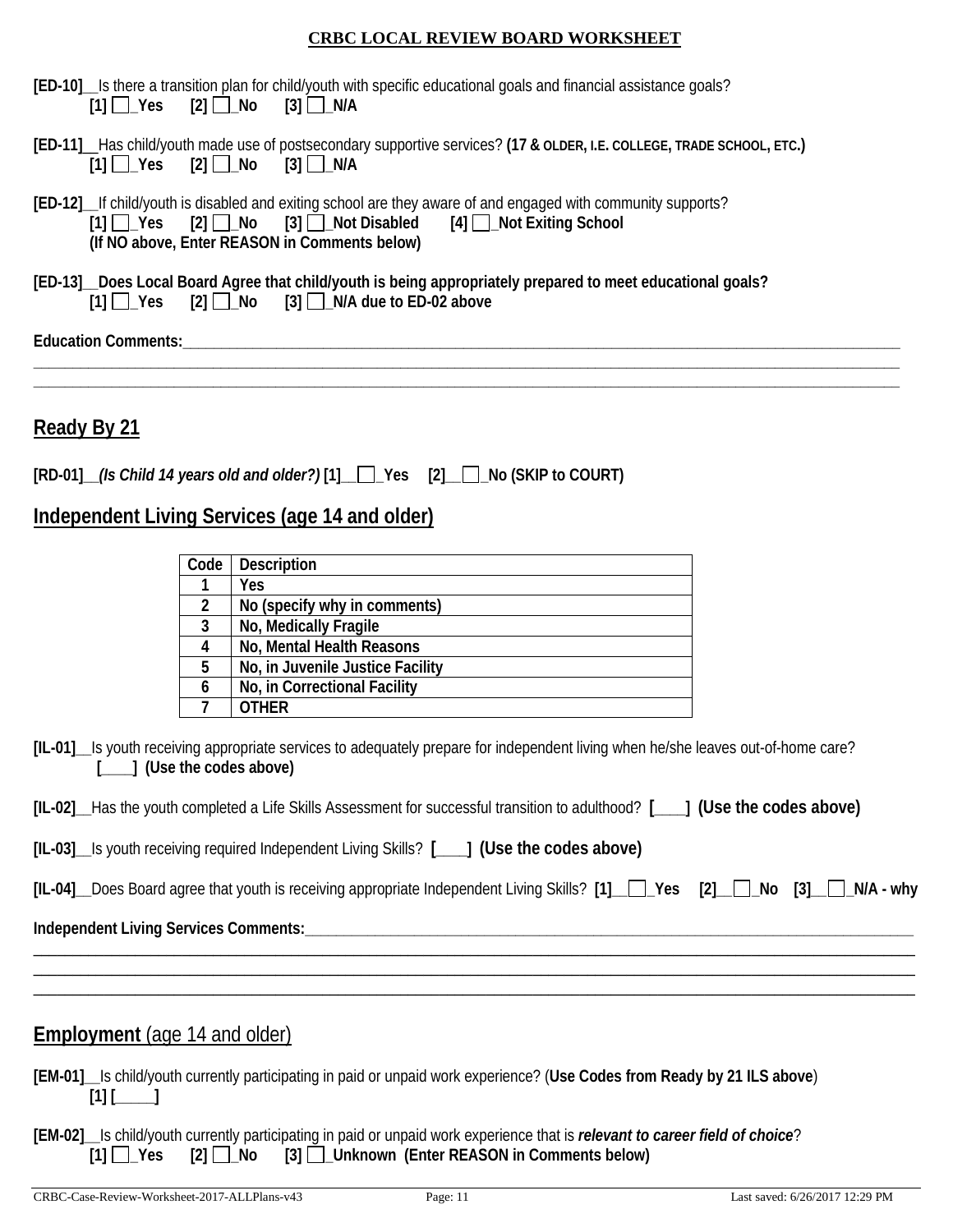| [EM-03] __ Has caseworker referred child/youth to summer or year round training and employment opportunities?<br>$[1]$ $\Box$ Yes $[2]$ $\Box$ No $[3]$ $\Box$ Not Eligible due to age $[4]$ $\Box$ N/A |
|---------------------------------------------------------------------------------------------------------------------------------------------------------------------------------------------------------|
| [EM-04]_If child/youth is 20 years old and employed are they earning a living wage? (\$10hr)<br>$[1]$ $\Box$ Yes                                                                                        |
| [EM-05]_Does Local Board Agree that child/youth is being appropriately prepared to meet employment goals?<br>$[1]$ $\Box$ Yes                                                                           |
|                                                                                                                                                                                                         |
|                                                                                                                                                                                                         |
| <b>Housing</b>                                                                                                                                                                                          |
| [HT-01]_For youth transitioning out of care, has housing been specified?<br>[2] <b>□ No</b> [3] □ Not Transitioning Out of Care<br>$[1]$ $\Box$ Yes                                                     |
| [HT-02] For youth transitioning out of care was information on alternative housing options provided?<br>[1] Yes [2] No [3] Not Transitioning Out of Care                                                |
| [HT-03] Does the Board Agree with the transitional housing plan?<br>$[2]$ No $[3]$ Not Transitioning Out of Care<br>$[1]$ $\Box$ Yes                                                                    |
| [HT-04] Does the Board Agree that the youth is being appropriately prepared for Transitioning out of care (Ready by 21)?<br>$[2]$ No $[3]$ Not Transitioning Out of Care<br>$[1]$ $\Box$ Yes            |
|                                                                                                                                                                                                         |
|                                                                                                                                                                                                         |
| <b>Permanent Connections (APPLA only)</b>                                                                                                                                                               |
| $[PC-01]$ Has the LDSS identified anyone as a permanent connection for the child? $[1]$ $\Box$ Yes $[2]$ $\Box$ No                                                                                      |
| [PC-02]_If YES, Does the Local Board find the identified Permanent Connection appropriate? [1] [ Ves [2] [ No                                                                                           |
|                                                                                                                                                                                                         |
|                                                                                                                                                                                                         |
| <b>COURT</b>                                                                                                                                                                                            |
| [CT-01] Does child/youth have a Court Appointed Special Advocate (CASA)? [1] 2 \es [2] 1 No                                                                                                             |
|                                                                                                                                                                                                         |
|                                                                                                                                                                                                         |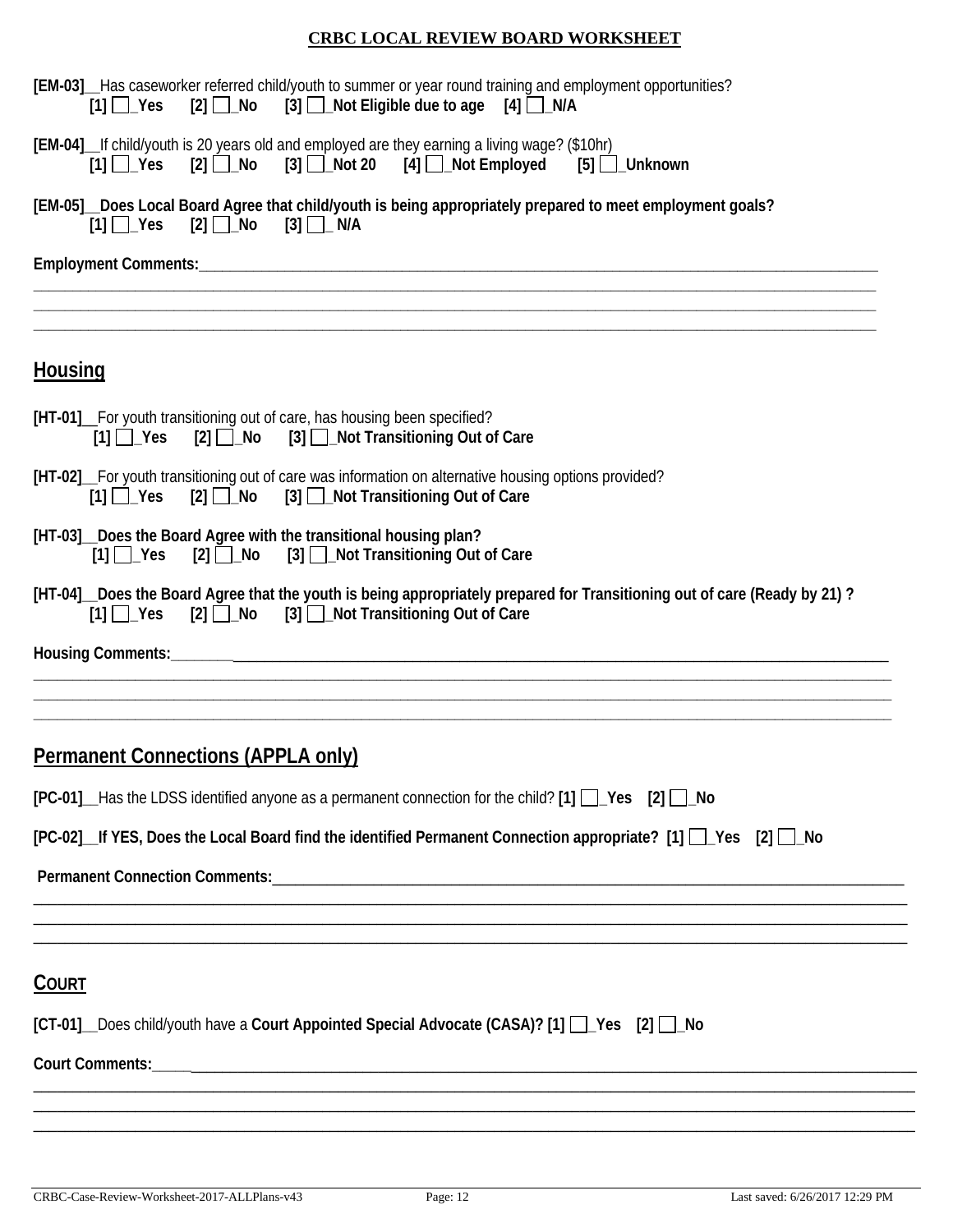### **CHILD'S CONSENT TO ADOPTION (CONCURRENT & PLANS OF ADOPTION)**

| Code | <b>Description</b>                       |
|------|------------------------------------------|
|      | Yes                                      |
| 2    | Yes, with conditions                     |
| 3    | Child Does NOT want to be adopted        |
|      | No, medically fragile, unable to consent |
| 5    | No, TPR not yet granted                  |
| 6    | N/A under age of consent                 |
|      | No, concurrent plan is Reunification     |
| 8    | No, Relative Placement                   |
|      | <b>Unknown</b>                           |

**[CA-01]\_\_**Did child consent to adoption? [\_\_\_\_] *(Use the above codes)*

### **ADOPTIVE PLACEMENT (FOR ADOPTION CASES) SKIP TO [AP-01] ADEQUATE PROGRESS IF NOT ADOPTION**

### **Pre-Adoptive Placement:**

| [PA-01]_Has child been placed in a pre-adoptive home? [1] []_Yes [2] []_No |  |  |
|----------------------------------------------------------------------------|--|--|
|----------------------------------------------------------------------------|--|--|

### **(If NOT in Pre-Adoptive Home go to ADOPTIVE RECRUITMENT)**

**[PA-02]\_\_**If Yes, what is the Family structure of the child's pre-adoptive family? (Choose one below)

- **[1]** \_\_\_Married Couple
- **[2]** \_\_\_Unmarried Couple
- **[3]** \_\_\_Single Female
- **[4]** \_\_\_Single Male

**[PA-03]\_\_**What is the relationship to the pre-adoptive child?

- **[1]** \_\_\_Foster Parent Relative
- **[2]** \_\_\_Foster Parent Non Relative
- **[3] Eoster Parent Fictive Kin**

**[PA-04]\_\_** How long has child resided in pre-adoptive placement?

- $[1]$  1 3 months
- $[2]$   $-4$  6 months \_\_\_\_\_\_\_\_
- [ 3 ] \_ 7- 9 months\_\_\_\_\_\_\_
- [4] 10 -12 months
- [ 5 ] \_\_12 15 months\_\_\_\_\_  $[6]$  16 - 20 months
- $[7]$  21 months or more

|  |  |  |  | [PA-05] Has an adoptive home study been completed and approved? [1] 1 _Pes [2] 1 _No (If no why, use comments) |
|--|--|--|--|----------------------------------------------------------------------------------------------------------------|
|--|--|--|--|----------------------------------------------------------------------------------------------------------------|

 $[PA-06]$  Has the family been given a social summary?  $[1]$   $\Box$  Yes  $[2]$   $\Box$  No

**[PA-07]\_\_** Are appropriate services and supports in place for the pre-adoptive provider to meet current identified needs of the child? **[1] \_Yes [2] \_No**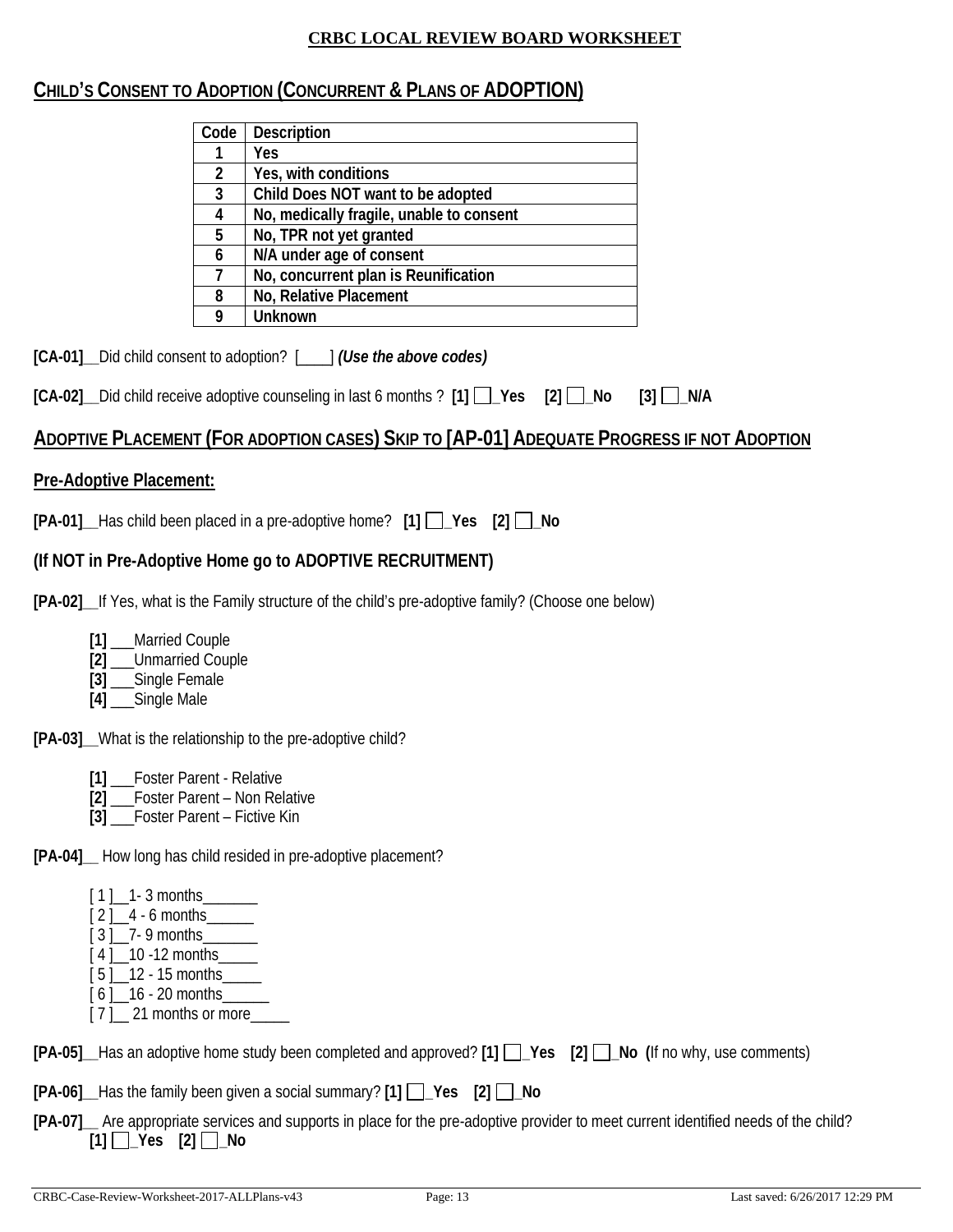| <b>CRBC LOCAL REVIEW BOARD WORKSHEET</b>                                                                                                                                                        |  |  |  |  |  |
|-------------------------------------------------------------------------------------------------------------------------------------------------------------------------------------------------|--|--|--|--|--|
| [PA-08] Does the Local Board find the Pre-Adoptive Placement appropriate? [1] [Cres<br>$[2]$ $\Box$ No                                                                                          |  |  |  |  |  |
|                                                                                                                                                                                                 |  |  |  |  |  |
|                                                                                                                                                                                                 |  |  |  |  |  |
|                                                                                                                                                                                                 |  |  |  |  |  |
| <b>ADOPTIVE RECRUITMENT (IF NOT IN PRE-ADOPTIVE PLACEMENT)</b>                                                                                                                                  |  |  |  |  |  |
| $[AR-01]$ Have documented efforts been made to find an adoptive resource? $[1]$ $\Box$ Yes<br>$[2]$   $\lfloor$ No                                                                              |  |  |  |  |  |
| If yes, list efforts: eg. photos, Wednesday's Child, etc.                                                                                                                                       |  |  |  |  |  |
| $[AR-03]$ Efforts#2 $[DT-02]$ $(date#2)$ $1$                                                                                                                                                    |  |  |  |  |  |
| [AR-06] ___ Has child been listed with <b>Adopt Us Kids?</b> [1] $\Box$ Yes<br>$[2]$ $\Box$ No                                                                                                  |  |  |  |  |  |
| [AR-07] Does the Local Board find the Adoptive Recruitment Efforts appropriate? [1] [ Yes<br>$[2]$ $\Box$ No                                                                                    |  |  |  |  |  |
|                                                                                                                                                                                                 |  |  |  |  |  |
|                                                                                                                                                                                                 |  |  |  |  |  |
|                                                                                                                                                                                                 |  |  |  |  |  |
| <b>Post-Adoptive Services/Subsidy</b>                                                                                                                                                           |  |  |  |  |  |
| [PS-01]_Are Post Adoptive Services Needed? [1] []_Yes [2] []_No (Skip to PS-08 Subsidies)                                                                                                       |  |  |  |  |  |
| Services Needed (Check all that apply)                                                                                                                                                          |  |  |  |  |  |
| <b>Fig. 1.5-02</b> ] Medical<br>[PS-03]_Mental Health<br>[PS-04]_Educational<br>[PS-05] Respite Services<br>[PS-06] DDA Support Services                                                        |  |  |  |  |  |
| [PS-08]_Are Post Adoptive Subsidies Needed? [1] [ ]_Yes [2] [ ]_No [3]   LUnknown                                                                                                               |  |  |  |  |  |
| If Yes,<br>[PS-09]_Has the subsidy been approved? [1] []_Yes [2] []_No [3] []_N/A                                                                                                               |  |  |  |  |  |
| [PS-10]_Is there a plan for a post adoption agreement with siblings/parents to include visits, telephone calls, letters, etc?<br>$[1]$ $\bigcup$ Yes $[2]$ $\bigcup$ No $[3]$ $\bigcup$ Unknown |  |  |  |  |  |
| [PS-11] Does the Local Board find the Post-Adoptive Services appropriate? [1] $\Box$ Yes<br>$[2]$ $\Box$ No                                                                                     |  |  |  |  |  |
|                                                                                                                                                                                                 |  |  |  |  |  |
|                                                                                                                                                                                                 |  |  |  |  |  |
|                                                                                                                                                                                                 |  |  |  |  |  |